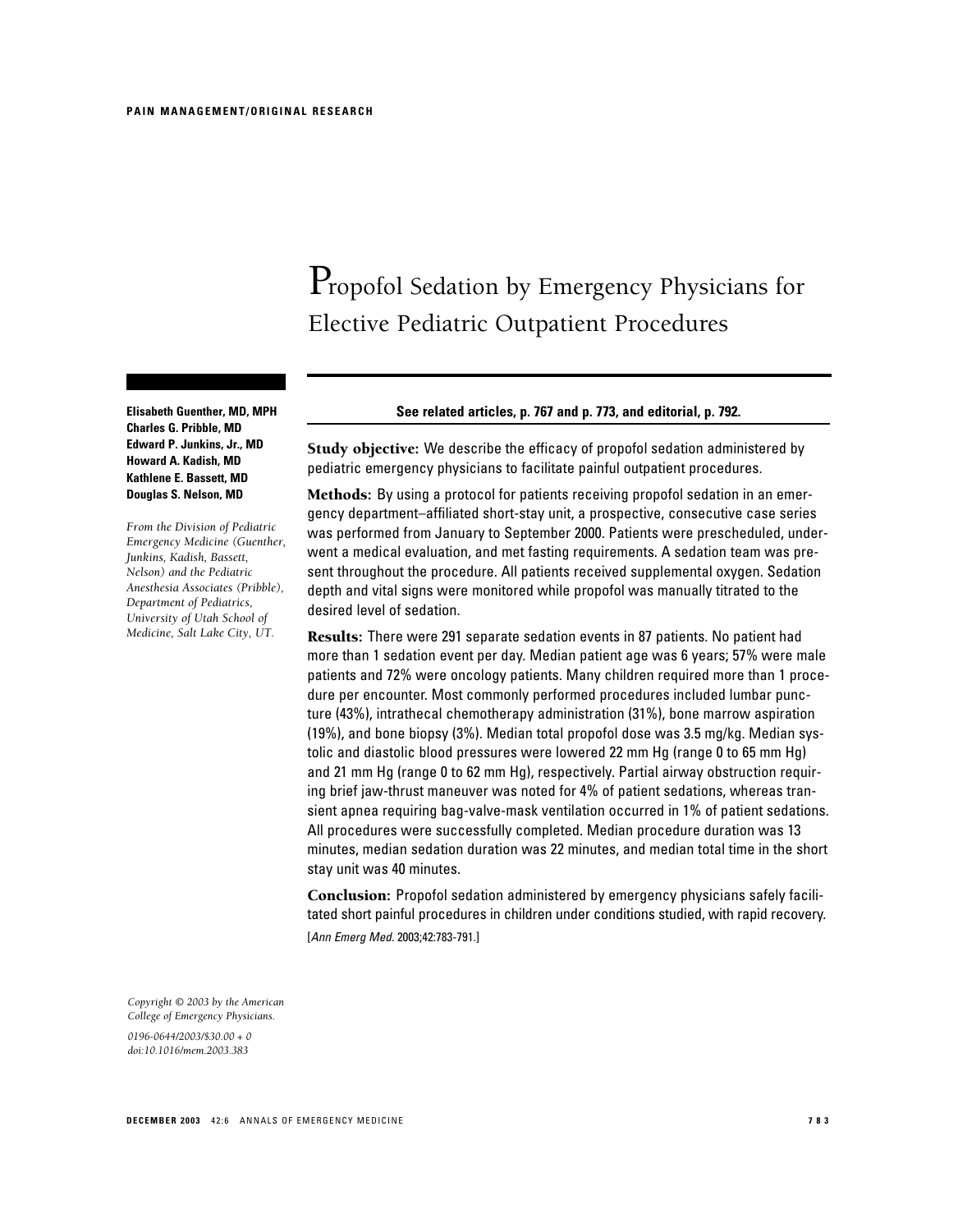#### Capsule Summary

#### *What is already known on this topic*

Small trials have shown propofol administered by emergency physicians to be highly effective for procedural sedation, but there have not been large trials to profile its safety in this setting.

#### *What question this study addressed*

Adverse effects associated with 291 consecutive propofol sedations for elective (largely oncology) procedures in children, as managed by emergency physicians in a short-stay unit using a defined protocol and careful monitoring.

# *What this study adds to our knowledge*

Hypoxia occurred in 5%, partial airway obstruction requiring airway repositioning in 4%, and apnea with assisted ventilation in 1%. All adverse effects were promptly identified and readily managed without further complication.

## *How this might change clinical practice*

Emergency physicians can safely administer propofol for emergency department pediatric procedural sedation using a defined protocol with careful monitoring.

# INTRODUCTION

## **Background**

Many children have chronic illnesses requiring fre-quent procedures for diagnosis and management.<sup>[1](#page-8-0)</sup> These procedures may be brief but are often painful and anxiety provoking. Sedatives are necessary routinely in the outpatient setting for these children requiring painful diagnostic and therapeutic interventions. Statements supporting the appropriate use of sedative agents for pain management in children have been issued by the American Academy of Pediatrics in conjunction with the American Society of Anesthesiologists(ASA)[2](#page-8-0) and the American College of Emergency Physicians.[3](#page-8-0)Appropriate pain management is now con-sidered standard of care for the emergency physician.<sup>[4-](#page-8-0)6</sup> Increasing numbers of painful pediatric medical procedures are being performed on an outpatient basis. Current opinion suggests that further study of some of the ultrashort-acting agents for use in the outpatient setting is advisable.<sup>[7](#page-8-0)</sup>

The ideal agent for such sedations is safe and easy to administer, with rapid onset of action and easily controlled levels of sedation. It should allow rapid recovery with minimal adverse effects. Many of the sedation agents currently in use have the significant disadvan-tage of prolonged sedation.<sup>[7-1](#page-8-0)4</sup> A significant disadvantage of 2 commonly used emergency department (ED) sedative regimens, midazolam/fentanyl and ketamine,

is that both regimens frequently require 1 hour or more for recovery.<sup>[7,](#page-8-0)12-14</sup> In contrast, children typically have recovered approximately 15 minutes after discontinua-tion of the ultrashort-acting sedative propofol.<sup>[15](#page-8-0)</sup>

Propofol is a powerful sedative, characterized by rapid onset and short duration of action.<sup>[16](#page-8-0)</sup> Propofol controls stress responses and has anticonvulsant and amnestic properties.<sup>[17,1](#page-8-0)8</sup> It does not itself have analgesic properties but may be used in combination with opioids.[17,](#page-8-0)18 These characteristics make propofol an attractive medication choice to facilitate short, painful procedures. Propofol adverse effects include transient hypotension and dose-dependant respiratory depression. $19-21$  $19-21$ 

Propofol's versatility as a sedative agent has resulted in its increasing use to facilitate minor procedures outside of the operating room setting. Propofol sedation has been studied for elective oncology procedures<sup>[22,](#page-8-0)23</sup> and has been recommended for endoscopic retrograde cholangiopancreatography, [24](#page-8-0) dermatologic procedures,  $25$  and magnetic resonance imaging.  $26,27$  $26,27$  Madan et al<sup>[28](#page-8-0)</sup> describe propofol as a feasible option for pediatric diagnostic ophthalmic procedures. Similarly, Elitsur et al<sup>[29](#page-8-0)</sup> have documented the use of propofol in 104 children undergoing pediatric gastrointestinal endoscopic procedures. A role is also seen for this agent in dentistry. [30](#page-8-0)

# **Importance**

Three prospective studies of propofol sedation in the ED suggest it may be safely administered by emergency physicians for short painful procedures in adult<sup>[31](#page-8-0)</sup> and pediatric patient populations.<sup>[15,](#page-8-0)32</sup> Although these were small case series, propofol was found to be a sedative agent with predictable efficacy, high patient satisfaction, and adverse effects that could be readily and safely managed by emergency physicians. There was no morbidity or mortality associated with short-term propofol use.

# **Goals of This Investigation**

The objective of this study is to describe the efficacy and adverse effects of propofol sedation in a large case series administered by pediatric emergency physicians to facilitate outpatient pediatric procedures.

# MATERIALS AND METHODS

## **Theoretical Model of the Problem**

Brief and painful procedures are performed in the outpatient setting, requiring sedation provided by the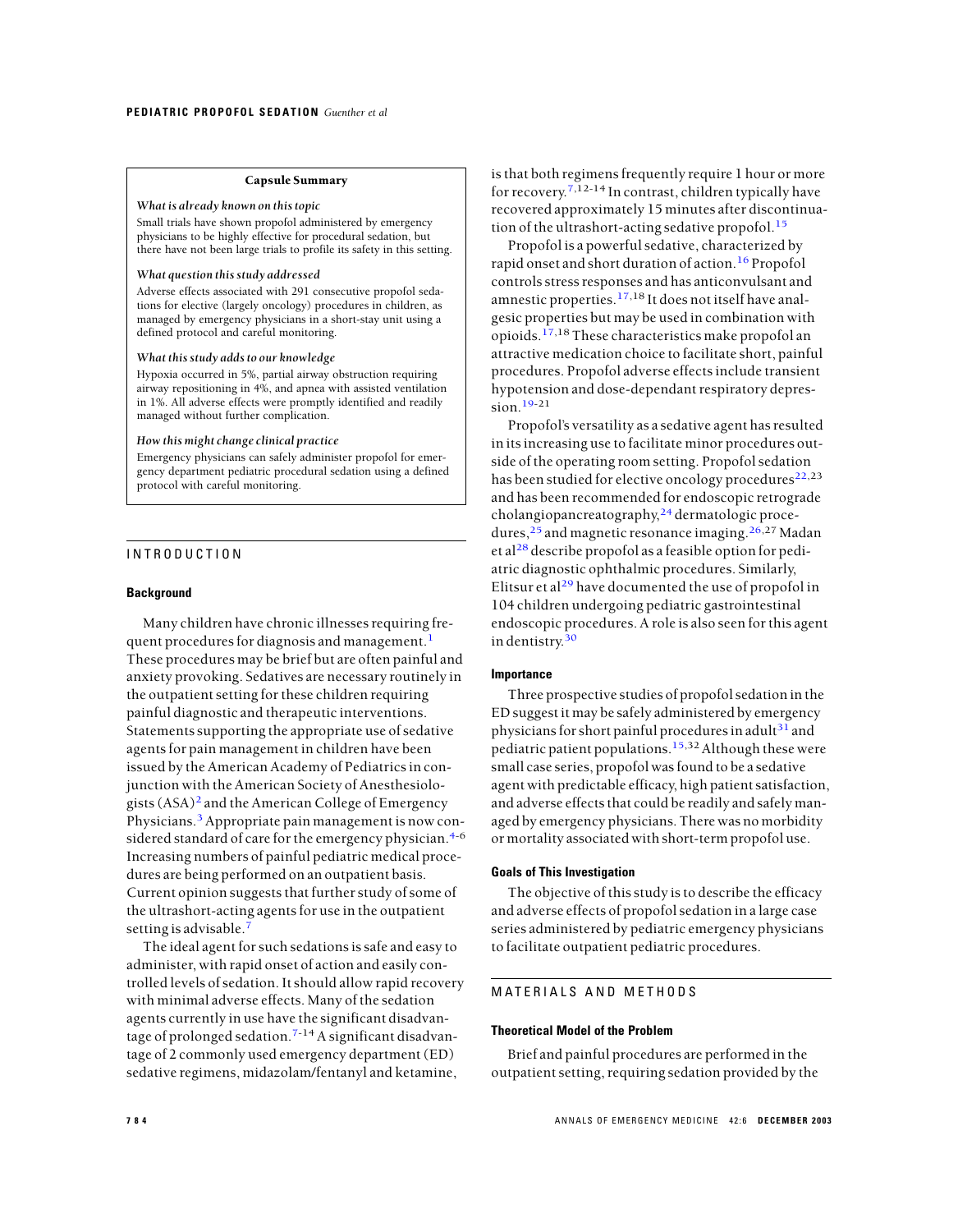emergency physician. Propofol is an ideal sedative agent, with rapid onset of action and rapid recovery.<sup>[16](#page-8-0)</sup> However, safety and efficacy when propofol is administered by emergency physicians has been inadequately studied.[15,](#page-8-0)31,32 Documentation of adverse effects, in particular, respiratory depression and hemodynamic instability, is warranted in this setting. In addition, documentation of the labor intensity required for physician administration and monitoring of the patient is necessary. The vigilance required for patient monitoring may, in fact, limit the use of this sedative by emergency physicians. This study was designed to document the safety profile of propofol, specifically as a sedative agent given by emergency physicians. We describe our approach to patient monitoring with this agent but did not collect data on physician or nursing time required for administration.

## **Setting/Selection of Patients**

A prospective, consecutive case series of patients presenting to an ED-affiliated short-stay unit was performed from January to September 2000. Children who were sedated more than once during the study period were entered as discrete sedation events. We performed a focused, presedation medical and surgical history, including experiences with sedations or anesthetics and physical examination in accordance with standard recommendations.[2,](#page-8-0)7,33A focused physical examination was performed, with special attention to the cardiopulmonary system and airway structures. Patients were required to fast 2 hours for clear liquids, 4 hours for breast milk, and 6 hours for all other intake in accordance with the ASA guidelines for elective proce-dures.<sup>[33](#page-8-0)</sup> Exclusion criteria included ASA physical status classification 4 or 5; airway abnormalities; significant abnormalities of the cardiorespiratory, hepatic, renal, or central nervous systems; and history of adverse reaction to propofol, opioids, or eggs.

## **Study Design/Data Collection and Processing**

A sedation protocol was established for all patients receiving sedation in an ED-affiliated short-stay unit. This protocol was based on data collected in a prospec-tive study of pediatric patients in the ED.<sup>[32](#page-8-0)</sup>

A 4-member sedation team was present throughout the procedure. Personnel on the team consisted of (1) a pediatric emergency attending physician or fellow, skilled in airway management and cardiopulmonary resuscitation, who was responsible only for propofol administration and monitoring the patient's vital signs, airway patency, level of consciousness and adequacy of

ventilation; (2) a registered nurse, present to record vital signs and other study data; (3) a respiratory therapist for airway assessment and support; and (4) a physician or nurse practitioner to perform the procedure.

Peripheral intravenous access was established in all patients without central access. Oxygen was administered at 5 L/min by using a funnel placed close to the patient's face before sedation in all patients.

#### **Methods of Measurement**

In accordance with published guidelines, we concurrently evaluated and recorded changes in pulse rate, respiratory rate, and oxygen saturations by means of continuous Marquette Eagle 4000 cardiorespiratory monitoring (GCX Corporation, Petaluma, CA), which printed these data at 2-minute intervals throughout the procedure until full patient recovery.<sup>[2,](#page-8-0)3,34</sup> Blood pressure was measured every 2 minutes and recorded. The change in blood pressure caused by sedation administration was calculated by subtracting the minimum value obtained while the patient was sedated from the postsedation blood pressure. This method was chosen to minimize the confounding effect of preprocedural patient anxiety, which would increase starting blood pressure values to above-normal levels. Capnography was not performed.

One minute before the initial propofol dose, children received 1 to 2  $\mu$ g/kg<sup>[35](#page-8-0)</sup> of fentanyl (maximum 50  $\mu$ g) to provide analgesia, except for those already receiving chronic opiates or those scheduled for nonpainful procedures (eg, diagnostic imaging). No patient was to receive more than a single dose of fentanyl.

An initial dose of 1 mg/kg of propofol $36,37$  $36,37$  (maximum 40 mg) was then administered intravenously and supplemented with propofol doses of 0.5 mg/kg (maximum 20 mg) intravenously at the discretion of the sedating physician. Each propofol dose was either drawn up in an individual syringe or clearly labeled in 0.5 mg/kg increments to prevent inadvertent administration of additional medication. A 3-way stopcock allowed each propofol dose to be followed by a standard normal saline solution flush before the subsequent dose was given. The bolus was infused over 1 to 2 minutes, with a minimum interval of 60 seconds between each subsequent propofol dose. The dose of propofol was titrated to tolerance of noxious stimuli without patient complaint  $38,39$  $38,39$  and with sufficient compliance to perform the procedure. Nonpurposeful movements that did not interfere with the procedure and verbalizations, including moaning or minimal crying, were tolerated without additional medication administration. The use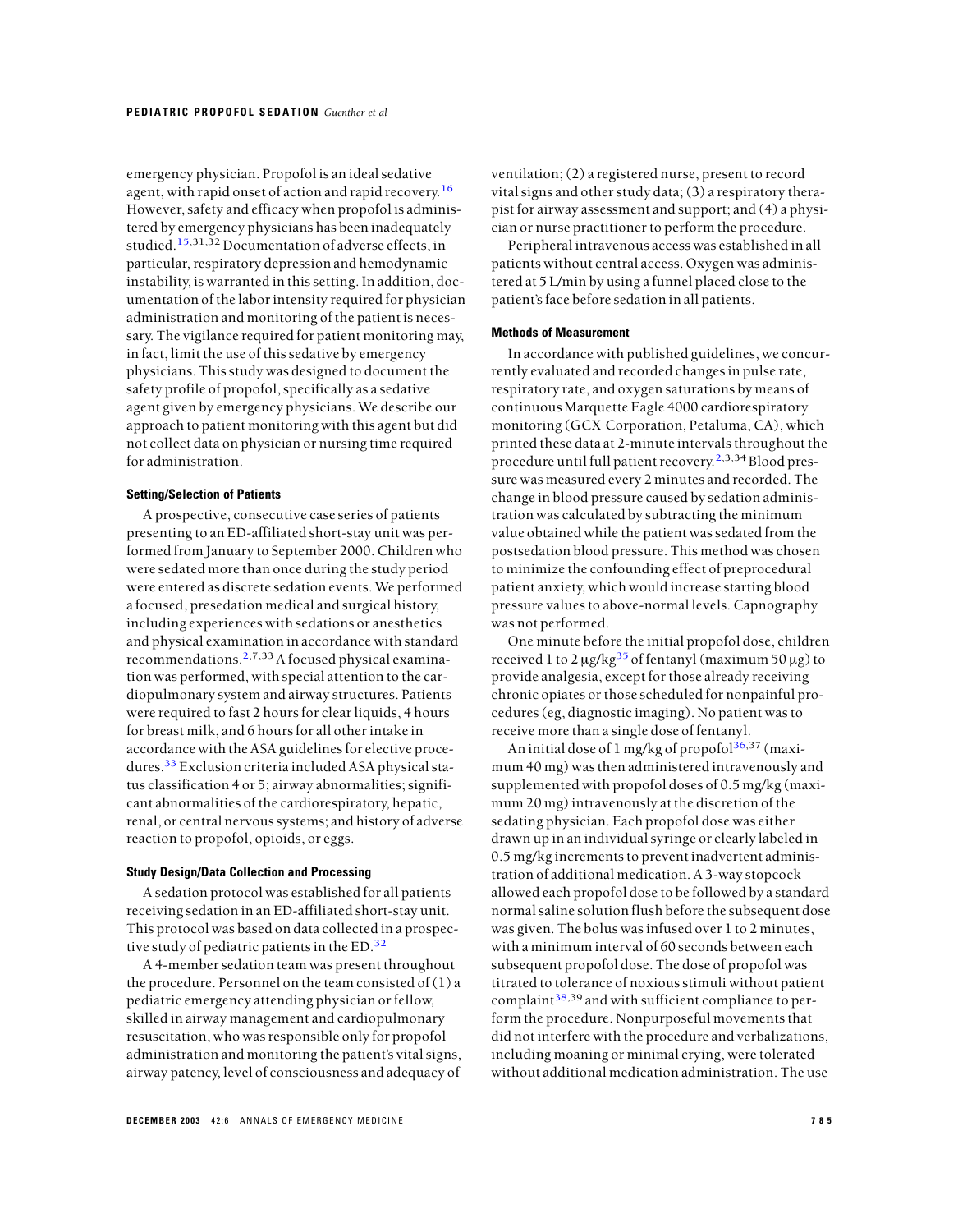<span id="page-3-0"></span>of topical or local anesthesia during these procedures was not standardized and was left to the discretion of the medical provider performing the procedure.

In addition to vital sign monitoring, episodes of poor perfusion, oversedation, or emesis were recorded. Poor perfusion was defined as capillary refill time more than 3 seconds or weak peripheral pulses. Respiratory depression was defined as evidence of upper airway obstruction, the need for bag-valve-mask ventilation, or apnea with or without associated desaturation. Partial airway obstruction was defined as the presence of stridor, chest wall retractions, snoring respirations, or paradoxical abdominal breathing responding to brief jaw-thrust maneuvers. Necessary medical interventions for observed complications were documented in a standard fashion. These interventions included need for airway repositioning, bag-valve-mask ventilation, endotracheal intubation, intravenous fluid administration, or cardiopulmonary resuscitation. Sedation efficacy was defined as successful completion of the procedure without patient distress and lack of procedure interruption because of airway or hemodynamic complication. After completion of the procedure, when the child's cardiopulmonary functions were determined to be stable and adequate, documentation intervals of vital signs were increased to every 5 minutes until patient discharge.

Duration of procedure, duration of sedation, time from procedure completion to short-stay unit discharge, and total time in the short-stay unit were concurrently recorded. The duration of procedure was defined as the time allotted from the start of the first procedure to the end of the final procedure during a unique sedation event. Sedation duration was defined as that period beginning when the patient did not verbalize in response to questions and ending when he or she had regained that ability. Time in the short-stay unit was defined from admission to the short-stay unit until discharge, which included time to obtain informed consent, assent, and preparation time. Criteria for discharge included normal cardiopulmonary function, return to presedation level of responsiveness, and the ability to talk, drink, sit unaided, and walk with minimal assistance.

# **Primary Data Analysis**

Measurements were reported by using descriptive statistics. Categoric data are presented as the percentage of frequency of occurrence. Continuous data are presented as means or medians with 95% confidence intervals and ranges. Statistics were performed with computer software (Excel X for Mac, Microsoft Corporation, Redmond, WA). The University of Utah institutional review board reviewed and approved this study.

# RESULTS

# **Characteristics of Study Patients**

Thirteen pediatric emergency physicians administered propofol to 87 patients during the 9-month study period. Each patient received propofol once (n=41), twice  $(n=15)$ , 3 times  $(n=3)$ , 4 times  $(n=6)$ , 5 times  $(n=5)$ , 6 times (n=7), 8 times (n=1), 9 times (n=1), 10 times (n=1), 12 times (n=2), 13 times (n=3), or 15 times (n=2), for a total of 291 discrete sedation events for 550 procedures. Table 1 shows patient demographic characteristics.

Two or more procedures were performed in 263 (91%) of the encounters. The most commonly performed procedures were lumbar puncture with intrathecal chemotherapy administration. Other procedures performed are listed in [Table](#page-4-0) 2.

# **Main Results**

Fentanyl was used for premedication in 97% of the sedations. Of the 8 patients who did not receive fentanyl as premedication, 5 received a different narcotic before the procedure. No patient received more than 1 dose of fentanyl. Fentanyl and propofol doses are listed in [Table](#page-4-0) [3.](#page-4-0) [Table](#page-4-0) 3 also depicts the effect of propofol on the vital signs of the children in this study. Changes in pulse rate

#### **Table 1.**

*Patient demographic characteristics (N=87).*

| <b>Characteristic</b>                                                                                                                                                                                                          | <b>Percentage of Patients (No.)</b>                                                       |
|--------------------------------------------------------------------------------------------------------------------------------------------------------------------------------------------------------------------------------|-------------------------------------------------------------------------------------------|
| Age, y                                                                                                                                                                                                                         |                                                                                           |
| Median                                                                                                                                                                                                                         | 6                                                                                         |
| Range                                                                                                                                                                                                                          | $1 - 19$                                                                                  |
| Sex                                                                                                                                                                                                                            |                                                                                           |
| Male                                                                                                                                                                                                                           | 57 (50)                                                                                   |
| Female                                                                                                                                                                                                                         | 43 (37)                                                                                   |
| <b>Diagnosis</b>                                                                                                                                                                                                               |                                                                                           |
| Oncologic diagnosis                                                                                                                                                                                                            | 72 (63)                                                                                   |
| <b>Rheumatoid arthritis</b>                                                                                                                                                                                                    | 6(5)                                                                                      |
| <b>Blood dyscrasias</b>                                                                                                                                                                                                        | 6(5)                                                                                      |
| Pseudotumor cerebri                                                                                                                                                                                                            | 2(2)                                                                                      |
| Closed fracture reduction                                                                                                                                                                                                      | 3(3)                                                                                      |
| Other <sup>*</sup>                                                                                                                                                                                                             | 11 (9)                                                                                    |
| <b>ASA classification</b>                                                                                                                                                                                                      |                                                                                           |
| ASA 1                                                                                                                                                                                                                          | 4 (4)                                                                                     |
| ASA 2                                                                                                                                                                                                                          | 6(5)                                                                                      |
| ASA <sub>3</sub>                                                                                                                                                                                                               | 90(78)                                                                                    |
| and the second control of the second control of the second control of the second control of the second control of the second control of the second control of the second control of the second control of the second control o | *Cellulitis, periorbital cellulitis, septic ankle, seizure disorder, hypertension, ocular |

abnormalities, warts, pancreatitis, chronic otitis media.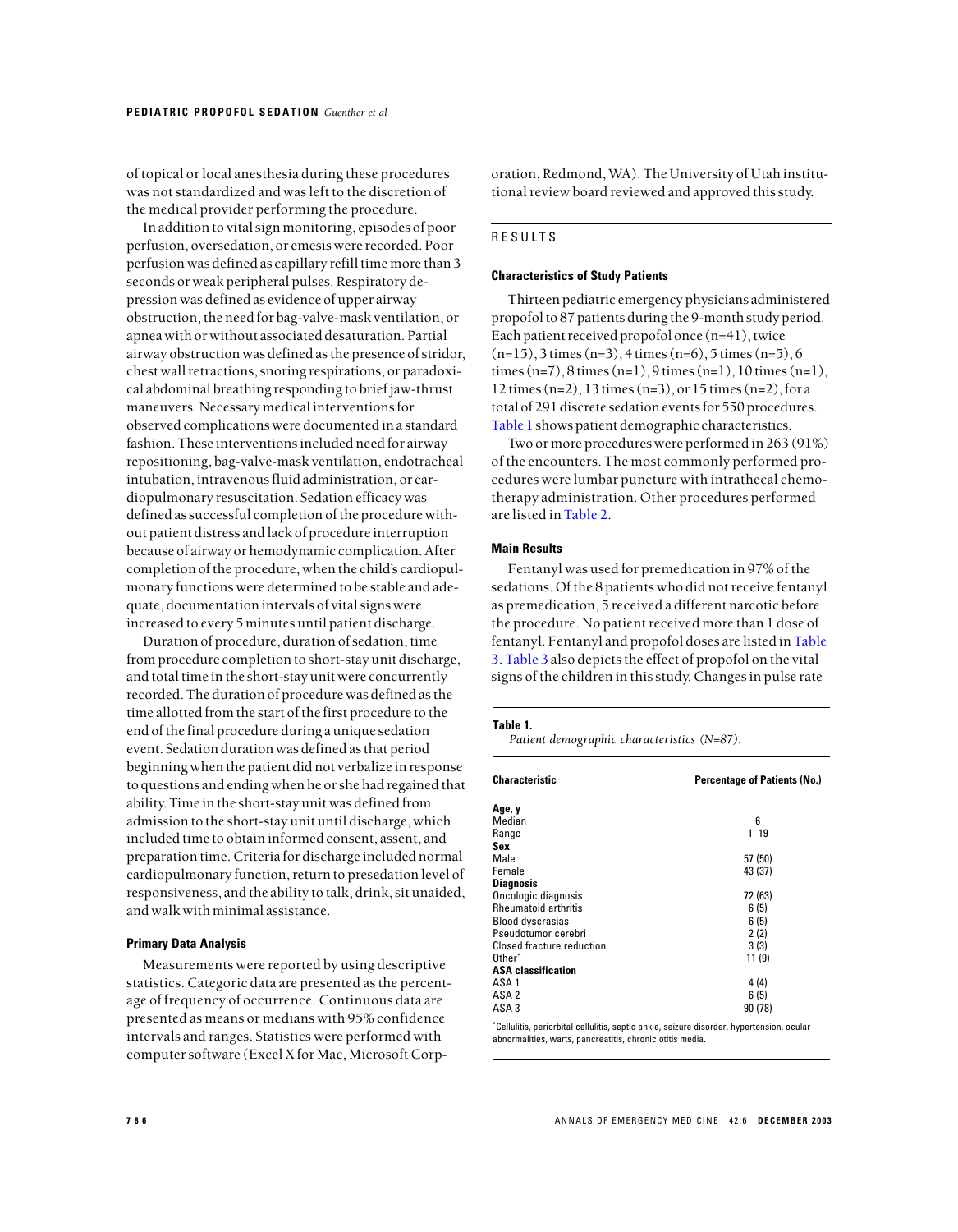<span id="page-4-0"></span>were minimal. There was 1 occurrence of transient bradycardia to a minimum of 57 beats/min, which occurred in a 3-year-old female patient with acute lymphocytic leukemia, trisomy 21, tracheal stenosis, and pulmonary hypertension. Information not initially available to the study physicians revealed that this child had a history of bradycardia with general anesthesia. The patient was scheduled for a lumbar puncture and bone marrow aspiration. Her baseline pulse rate was 105 beats/min. She received fentanyl at 1 µg/kg and propofol at 1.5 mg/kg. No single apparent precipitant other than the sedation was appreciated. There was no associated oxygen desaturation, concomitant respiratory depression, apnea, change in peripheral pulses, or extremity perfusion documented with bradycardia. It resolved spontaneously without intervention in less than 1 minute. No other episodes of tachycardia or bradycardia were noted in the remaining study patients.

Propofol caused a transient decrease in systolic blood pressure in all but 4 sedation events. There was a mean decrease in the systolic blood pressure and diastolic blood pressure (Table 3, Figure 1). There was no evidence of poor perfusion recorded in any patients. Supplemental intravenous fluids were administered in 27% of the sedation events at the discretion of the sedating physician. The patients who received intravenous fluids had a median change of systolic blood pressure of 22 mm Hg compared with patients who did not, with a median change in systolic blood pressure of 21 mm Hg. Similarly, patients who received intravenous fluids had a median change of diastolic blood pressure of 21.5 mm Hg compared with patients who did not, with a median change in diastolic blood pressure of 21 mm Hg. All episodes of low blood pressure were transient. The median time from minimal blood pressure to a presedation blood pressure values was 4 minutes.

#### **Table 2.**

*Procedures performed (N=550).*

| <b>Procedure</b>                                                                                                                                            | <b>Percentage of Patients (No.)</b> |
|-------------------------------------------------------------------------------------------------------------------------------------------------------------|-------------------------------------|
| Lumbar puncture                                                                                                                                             | 43 (237)                            |
| Intrathecal medication administration                                                                                                                       | 31 (168)                            |
| Bone marrow aspirate                                                                                                                                        | 19 (107)                            |
| Bone biopsy                                                                                                                                                 | 3(17)                               |
| Knee injections                                                                                                                                             | 1(6)                                |
| Percutaneous central line placement                                                                                                                         | 0.7(4)                              |
| <b>Closed fracture reduction</b>                                                                                                                            | 0.5(3)                              |
| Other <sup>*</sup>                                                                                                                                          | 1(8)                                |
| "Wart removal, staple removal, skin biopsy, broviac removal $\times$ 2, magnetic resonance<br>imaging, spica cast placement, abscess incision and drainage. |                                     |

A slight decrease in respiratory rates and oxygen saturation was observed (Table 3). Of patients experiencing oxygen desaturation, 93% maintained saturations higher than 90% [\(Figure 2\)](#page-5-0). Partial airway obstruction was noted in 4% of individual sedations, with no discernible relation to drug administration or patient characteristics. Apnea requiring bag-valve-mask ventilation occurred in 1% of sedations (3/291). Of the 3 encounters in which bag-valve-mask ventilation was required, 1 patient, a 5-year-old boy with acute lymphocytic leukemia, required bag-valve-mask ventilation for 2 separate sedations. He was sedated once with propofol for a bone marrow aspiration and, on a separate occasion, a second time for a lumbar puncture with intrathecal medication administration. For the bone marrow aspiration, the patient received fentanyl at 2 µg/kg and propofol at 7 mg/kg. His presedation oxygen saturation was 98%, with an oxygen desaturation to 90%. On the second occasion, the patient again received fentanyl at 2 µg/kg and propofol at 6.9 mg/kg. He desaturated from an initial oxygen saturation of 98% to a minimum of 65%. He regained an oxygen saturation of 95% within 40 seconds. The third case involved a 4-year-old boy with acute lymphocytic leukemia and a history of hypertension who was sedated for a bone marrow aspiration and a lumbar puncture with intrathecal medication administration. His presedation medications included dexamethasone and amlodipine. He received fentanyl at 2 µg/kg and propofol at 4.1 mg/kg. His initial oxygen saturation was 98%, with a desaturation to a minimum oxygen saturation of 93%. In each of these 3 cases, the patient required 45 to 60 seconds of bagvalve-mask ventilation as a result of apnea with associ-

## **Table 3.**

*Discrete sedation events (N=291).*

| <b>Drug Doses and Vital Sign Changes</b>                 | Results           |
|----------------------------------------------------------|-------------------|
| Drug doses                                               |                   |
| Mean fentanyl dose, ug/kg                                | 1.2               |
| Median fentanyl dose, ug/kg (range)                      | $1.0(0-2)$        |
| Mean propofol dose, mg/kg                                | 3.9               |
| Median propofol dose, mg/kg (range)                      | $3.5(0.8 - 15.3)$ |
| <b>Vital sign changes</b>                                |                   |
| Pulse rate, median decrease, beats/min (range)           | $4 (-31 to 52)$   |
| Systolic blood pressure, median decrease, mm Hq (range)  | $22$ (-1 to 65)   |
| Diastolic blood pressure, median decrease, mm Hq (range) | $21$ (-1 to 62)   |
| Respiratory rate, median decrease, breaths/min (range)   | 7 (-20 to 78)     |
| Oxygen saturation, median decrease, % (range)            | 3 (0 to 20)       |
|                                                          |                   |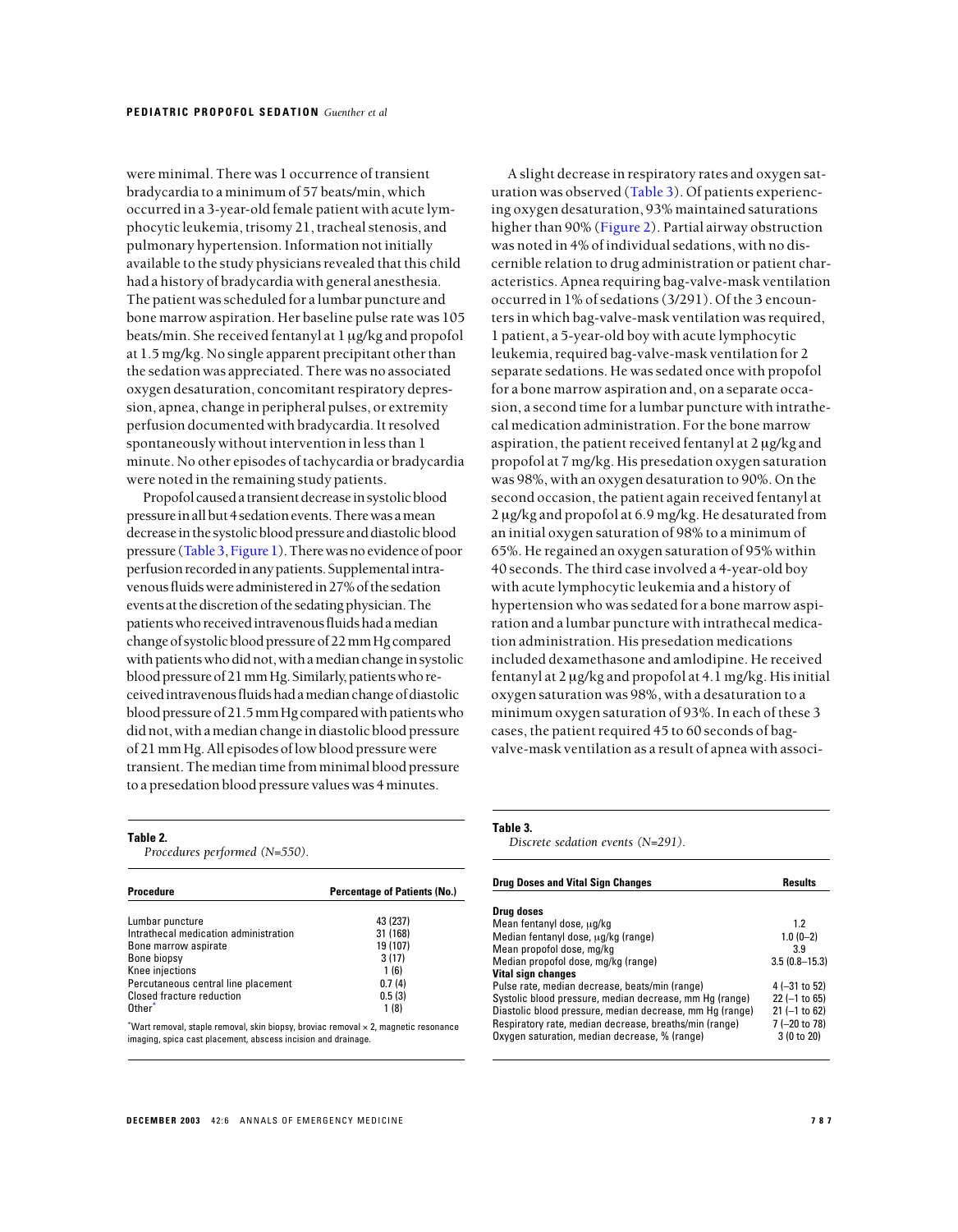<span id="page-5-0"></span>ated desaturation. The apnea resolved and, in all cases, the procedures were successfully completed.

There was a single case of emesis in our study population. The episode of emesis occurred in the recovery period when the patient was sipping fluids. There was no evidence of aspiration, and no suctioning or other physical intervention was performed. No patient experienced an allergic reaction or cardiopulmonary arrest, and no patient required endotracheal intubation.

Propofol was effective in 100% of study procedures, and all procedures were successfully completed. Sedation duration data are presented in [Table 4](#page-6-0) and [Figure 3.](#page-6-0)

# LIMITATIONS

There were several limitations to this study. First, the level of sedation was not objectively scored in this

study, making it difficult to quantify sedation depth. Objective measures of sedation depth may give more detailed information about safety and efficacy. Second, multiple physicians administered the propofol medication. Each physician may have had a different threshold for patient movement during the procedure, affecting the mean and median doses of propofol, which, however, may better reflect the diverse nature of a large emergency medicine practice, adding validity to the safety of propofol administration under these conditions. Third, intravenous fluid administration before or during the sedation event was not standardized, making it difficult to establish clear trends in blood pressure during propofol administration. However, there were no patients in the series who showed clinical evidence of poor perfusion. Fourth, end-tidal CO<sub>2</sub> monitoring was not performed in these patients. Hypercapnia may have



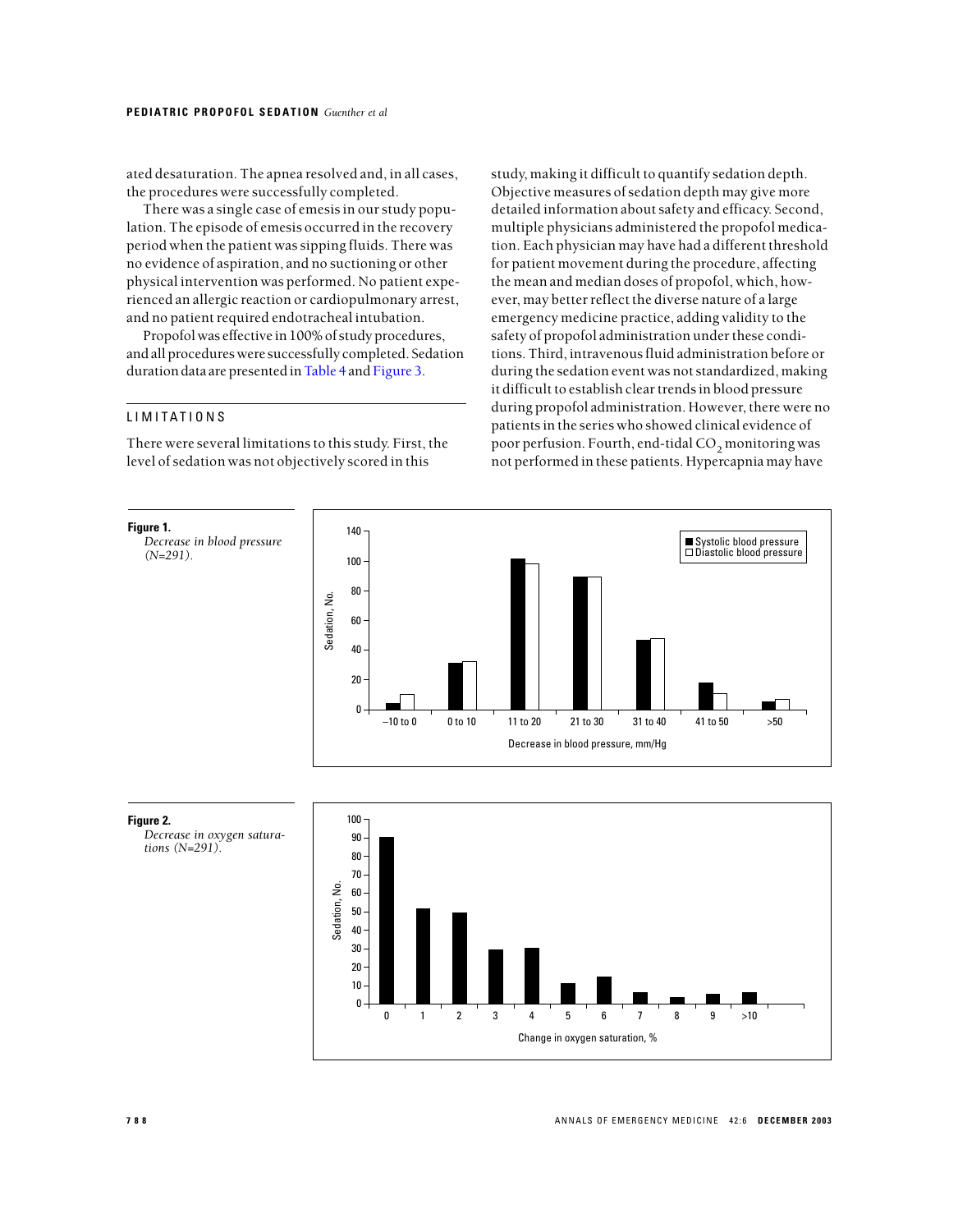<span id="page-6-0"></span>been present during propofol administration yet unsuspected clinically because of normal oxygen saturation. Finally, this study took place in a short-stay unit where children were scheduled for elective outpatient procedures. Thus, conservative fasting recommendations were followed, which may not be feasible in the ED.

# DISCUSSION

Our data suggest that propofol, when administered by emergency physicians under the guidance of a sedation protocol, provides safe and effective sedation for short painful procedures in the outpatient setting. Although transient cardiopulmonary depression from propofol was not infrequent, all adverse events in this study were promptly identified and easily managed by pediatric emergency physicians. The ultrashort-acting attribute of propofol permitted continual titration to effect and prompt recovery on completion of the procedure, mini-

#### **Table 4.**

**Figure 3.**

*(N=291).*

*Time in minutes (N=291).*

| <b>Duration</b>                                                                                                                                                                                                   | <b>Minutes</b>                                            |
|-------------------------------------------------------------------------------------------------------------------------------------------------------------------------------------------------------------------|-----------------------------------------------------------|
| Procedure duration, median (range)<br>Duration of sedation, median (range)<br>Time from procedure completion to<br>short-stay unit discharge, median (range)<br>Total time in the short-stay unit, median (range) | $13(1 - 43)$<br>$22(1 - 46)$<br>$25(2-90)$<br>$40(17-95)$ |

mizing overall short-stay unit duration, even for patients undergoing multiple procedures.

As shown in [Table 1,](#page-3-0) there is a wide age range of children who received sedation for the noted procedures, reflecting the versatility of our practice. The majority of these children are known to have a disease process that requires treatment through repeated painful proce-dures such as those listed in [Table](#page-4-0) 2. Because anxiety and discomfort may result in increased difficulty in performing the procedure itself and increased emotional duress to the patient, many of the children had required sedation in the operating room at greater inconvenience and expense before the introduction of the sedation service.

Bradycardia has been described as a possible adverse effect of propofol in combination with synthetic opioids.[19,](#page-8-0)20We noted only one event of bradycardia. A transient decrease in blood pressure is a well-docu-mented effect of propofol sedation.<sup>[19,](#page-8-0)20</sup> We observed the same phenomenon, which was not associated with significant changes in peripheral perfusion, capillary refill time, or pulse rate.

Propofol can cause respiratory depression and apnea.<sup>[18](#page-8-0)</sup> The occurrence of apnea appears to depend on the dose and the rate of medication administration, with a higher incidence of apnea reported in the larger doses.<sup>[18,4](#page-8-0)0</sup> Although potentially serious airway complications occurred in 5% of the patients overall, all such events were quickly identified and easily dealt with by emergency physicians. The majority of the patients simply required a jaw-thrust maneuver. In our study,

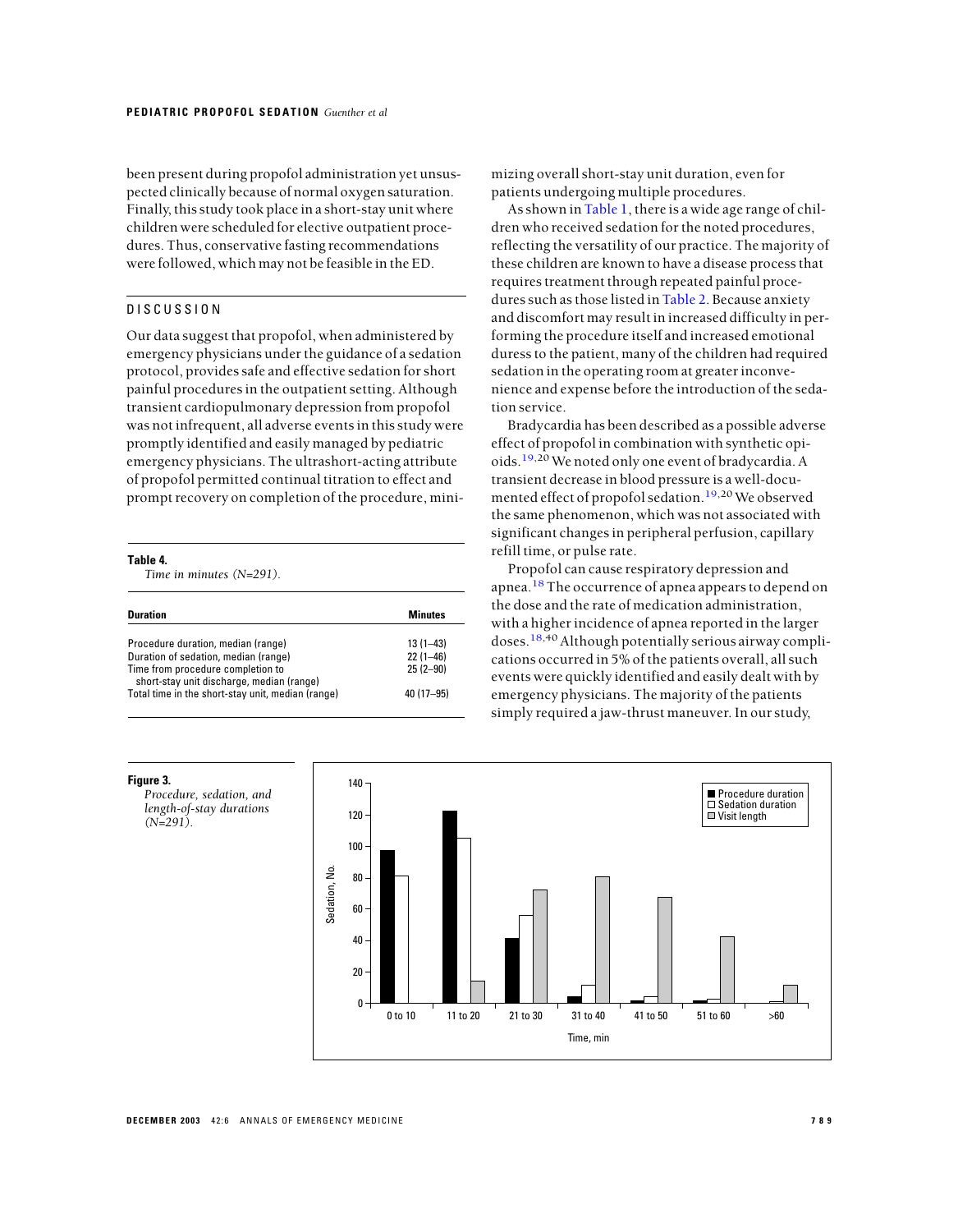the few patients with apnea recovered rapidly and experienced no untoward effects as a result. Moreover, most recorded changes in oxygen saturation were minimal, which may be the result of high initial oxygen saturations in each of the patients because supplemental oxygen was administered before initial propofol delivery. Because patient oxygen saturation was nearly 100% before the first dose of propofol, a short duration of apnea was better tolerated without associated hypoxia. Fortunately, prolonged apnea was not observed. All procedures were successfully completed.

A significant advantage to propofol is the rapidity with which the patients reach full recovery. Patients receiving propofol reached their presedation level of consciousness within minutes of completion of the procedure. Additionally, they were largely free of certain adverse effects associated with the use of other common sedatives, including nausea, vomiting, and emergence reactions. A shortened duration of postsedation nursing care was needed, thereby allowing rapid disposition and patient discharge, an important consideration in the short-stay unit and ED settings.

Propofol use has been studied in children undergoing invasive and noninvasive procedures in a sedation unit staffed by pediatric intensivists and pediatric intensive care nurses.<sup>[27](#page-8-0)</sup> In this study, Lowrie et al<sup>27</sup> concluded that safe sedation with propofol is best accomplished through careful presedation assessment and close monitoring by care providers not involved with the procedure. We agree with these suggestions; however, there are some important differences between the 2 studies. In contrast to our study, in which the 2 most common procedures were lumbar puncture with intrathecal medication administration and bone marrow aspiration, the 2 most common procedures done in the study by Lowrie et al were cardiac catheterization and magnetic resonance imaging, both procedures with relatively long sedation durations. This difference may have accounted for the need for propofol to be administered as a continuous infusion. Additionally, in the study by Lowrie et al, fentanyl was given during the procedure, not as a premedication. Finally, in our study a sedation physician was with the patient through the entire procedure, whereas that was not the case in the study by Lowrie et al. These study differences may have resulted in some of the differences in clinical outcome. In the study by Lowrie et al, for example, 2.4% of the procedures were cancelled because of complications, and one patient received endotracheal intubation. These complications were not encountered in our experience.

This protocol has been designed to allow safe administration of propofol to children in the outpatient setting but has implications useful for children in the ED setting. Many of the procedures required by children who present to the ED, such as closed fracture reduction, emergency lumbar puncture, joint reduction, or genitourinary evaluations for vaginal or rectal trauma, for example, are short but painful or anxiety provoking.

Use of propofol may improve patient flow through the ED. Nursing time and time in the ED are valuable commodities. We have demonstrated that propofol administration in these settings results in a short duration of sedation, short duration of close patient monitoring, and decreased time to discharge. It is of value to note that the elements of a comprehensive sedation team, premedication with fentanyl, bolus administration of the propofol, and median total doses and monitoring requirements may be easily translated to the ED setting. The safety of this protocol for acutely ill or injured children or those otherwise excluded from the current study remains uncertain.

In retrospect, it would have been valuable to objectively score the level of sedation caused by propofol, which would allow us to more accurately quantify the depth of sedation to allow accurate comparisons with other sedative medications. It would also have been helpful to perform end-tidal CO<sub>2</sub> monitoring to assess for hypercapnia as a possible adverse effect of propofol.

In conclusion, propofol maintains effective sedation for short painful procedures in children. When used as part of a standardized protocol with exclusion criteria, suggested titration schedule, and mandatory monitoring, pediatric emergency physicians may safely facilitate painful procedures in children by using propofol sedation. Although transient hypotension and respiratory depression may occur, they can be quickly recognized and easily managed under proper conditions. Recovery from propofol sedation is rapid, with brief total stay.

Author contributions: EG, KEB, and DSN conceived the study. The study was designed by EG, HAK, and EPJ. EG, EPJ, HAK, KEB, and DSN all undertook recruitment of patients. EG, EPJ, and HAK supervised the conduct of the trial and data collection. EG, CP, and EPJ drafted the manuscript, and all authors contributed substantially to its revision. EG takes responsibility for the paper as a whole.

Received for publication February 21, 2002. Revisions received June 12, 2002; March 28, 2003; April 29, 2003; May 23, 2003; and June 13, 2003. Accepted for publication June 16, 2003.